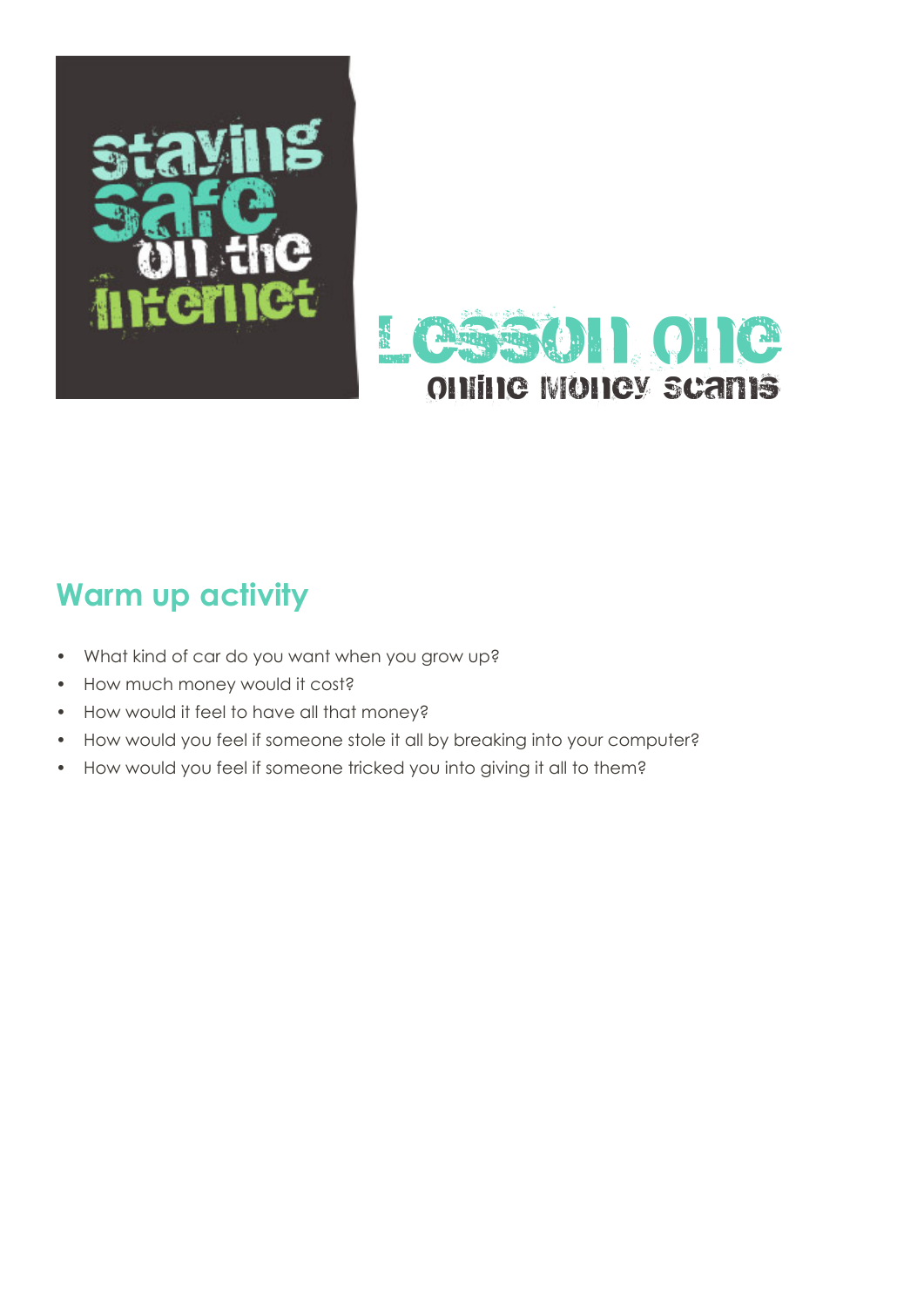

### Natasha's story

• Watch Natasha's story animation

#### **Why Online Money Scams?**

The internet is unfortunately an ideal medium for the perpetration of fraud and condence tricks,

because it offers:

- Fraud from a distance, beyond the reach of police!
- • Little or no way of tracing the criminal!
- Hard for victims to weigh up condence tricksters!
- Easy to appear genuine!
- People want to believe that anything is possible on the internet!
- • Easy to make people believe they can get something for nothing!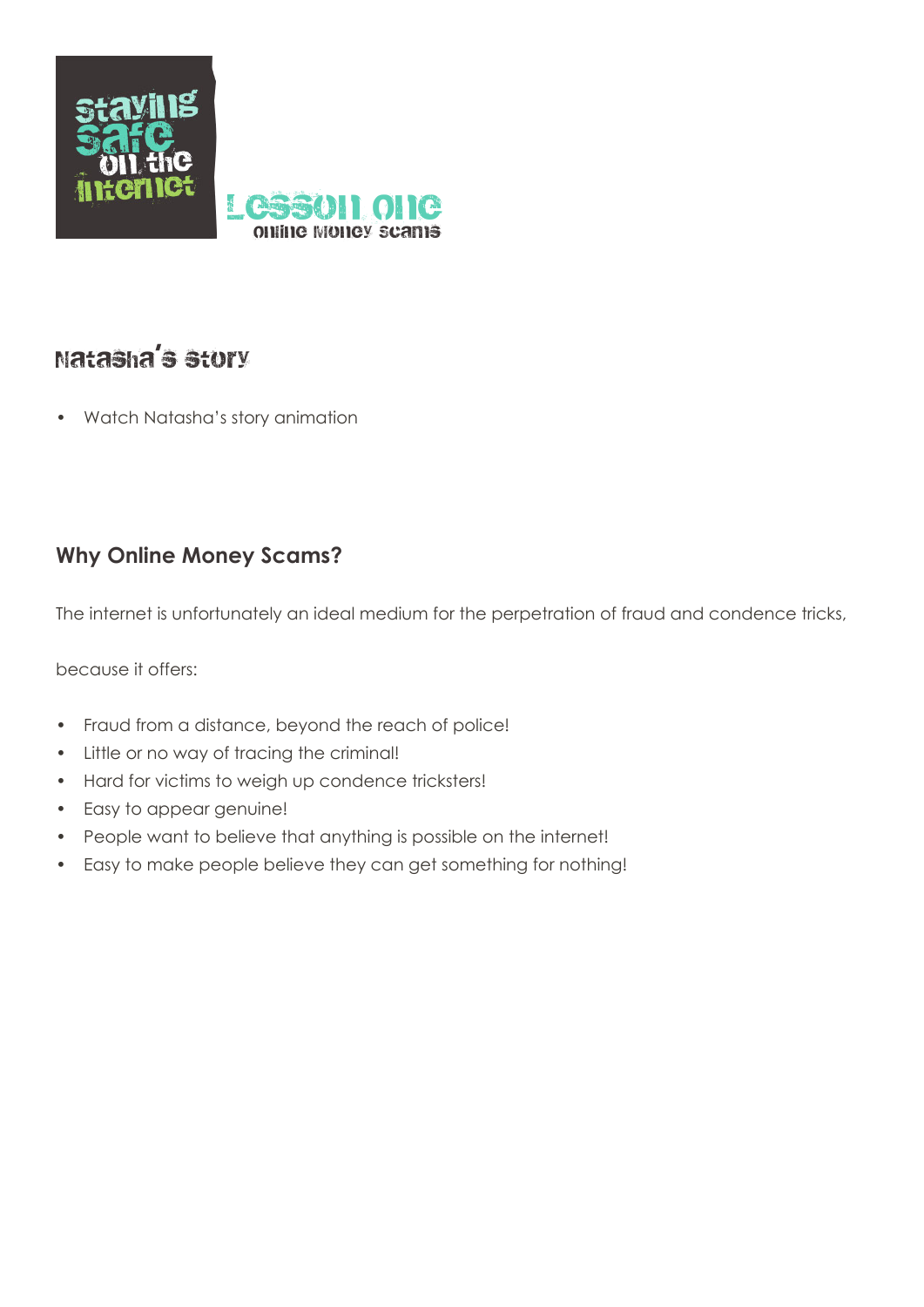

#### QUCStion One

"Think about things from Natasha's point of view. Explore how Natasha got herself in this situation and what she could have done and should do now."

Discuss this question in your group and write down the answers your group finds in the space below. Afterwards, be prepared to give one point each to the teacher when the class comes back together.

| make your notes here: |  |
|-----------------------|--|
|                       |  |
|                       |  |
|                       |  |
|                       |  |
|                       |  |
|                       |  |
|                       |  |
|                       |  |
|                       |  |
|                       |  |
|                       |  |
|                       |  |
|                       |  |
|                       |  |
|                       |  |
|                       |  |
|                       |  |
|                       |  |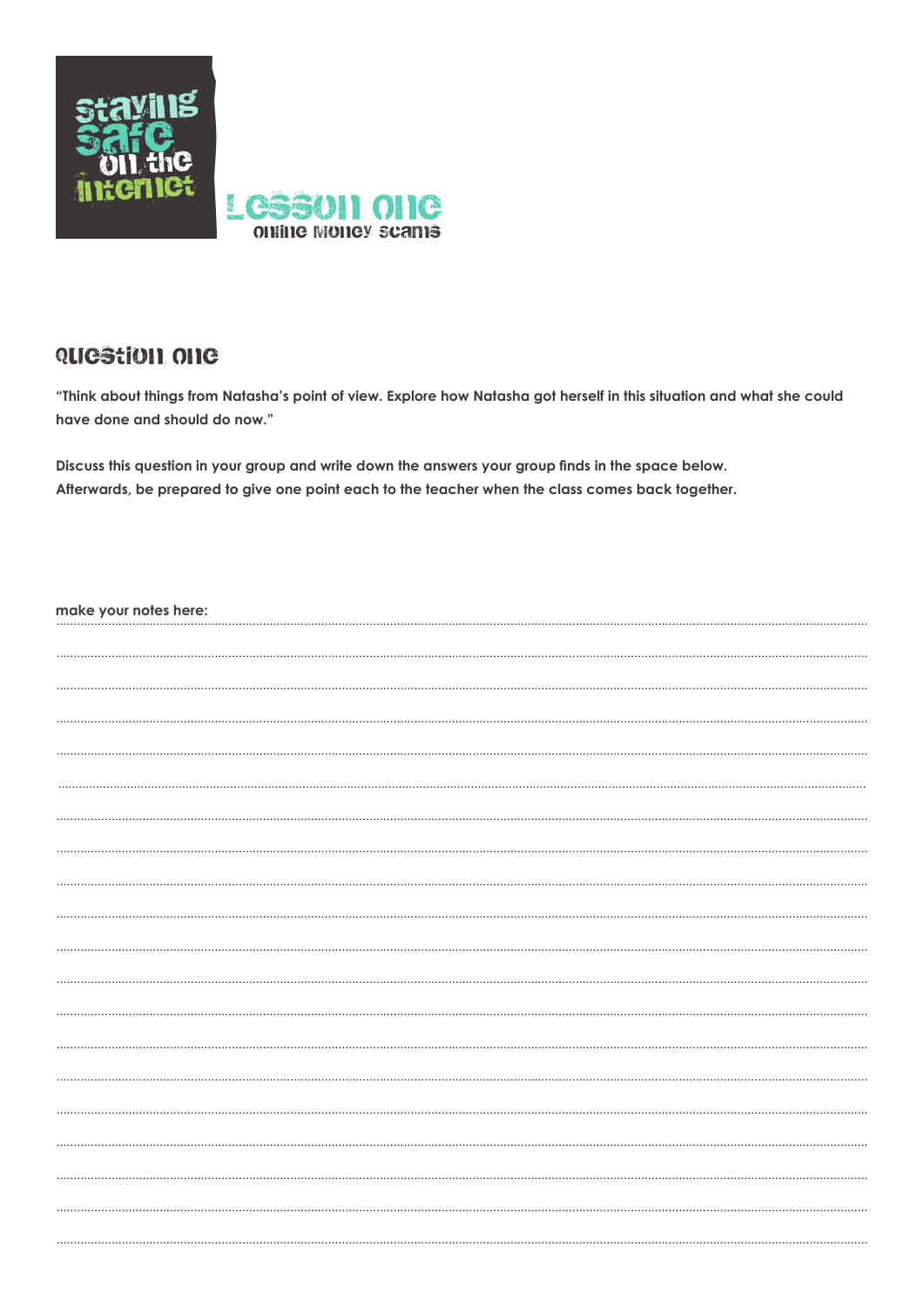

#### QUCStION TWO

"Think about things from the Police's point of view. Give guidance advice to people about money laundering and how they can get caught up in scams such as this."

Discuss this question in your group and write down the answers your group finds in the space below. Afterwards, be prepared to give one point each to the teacher when the class comes back together.

| make your notes here: |
|-----------------------|
|                       |
|                       |
|                       |
|                       |
|                       |
|                       |
|                       |
|                       |
|                       |
|                       |
|                       |
|                       |
|                       |
|                       |
|                       |
|                       |
|                       |
|                       |
|                       |
|                       |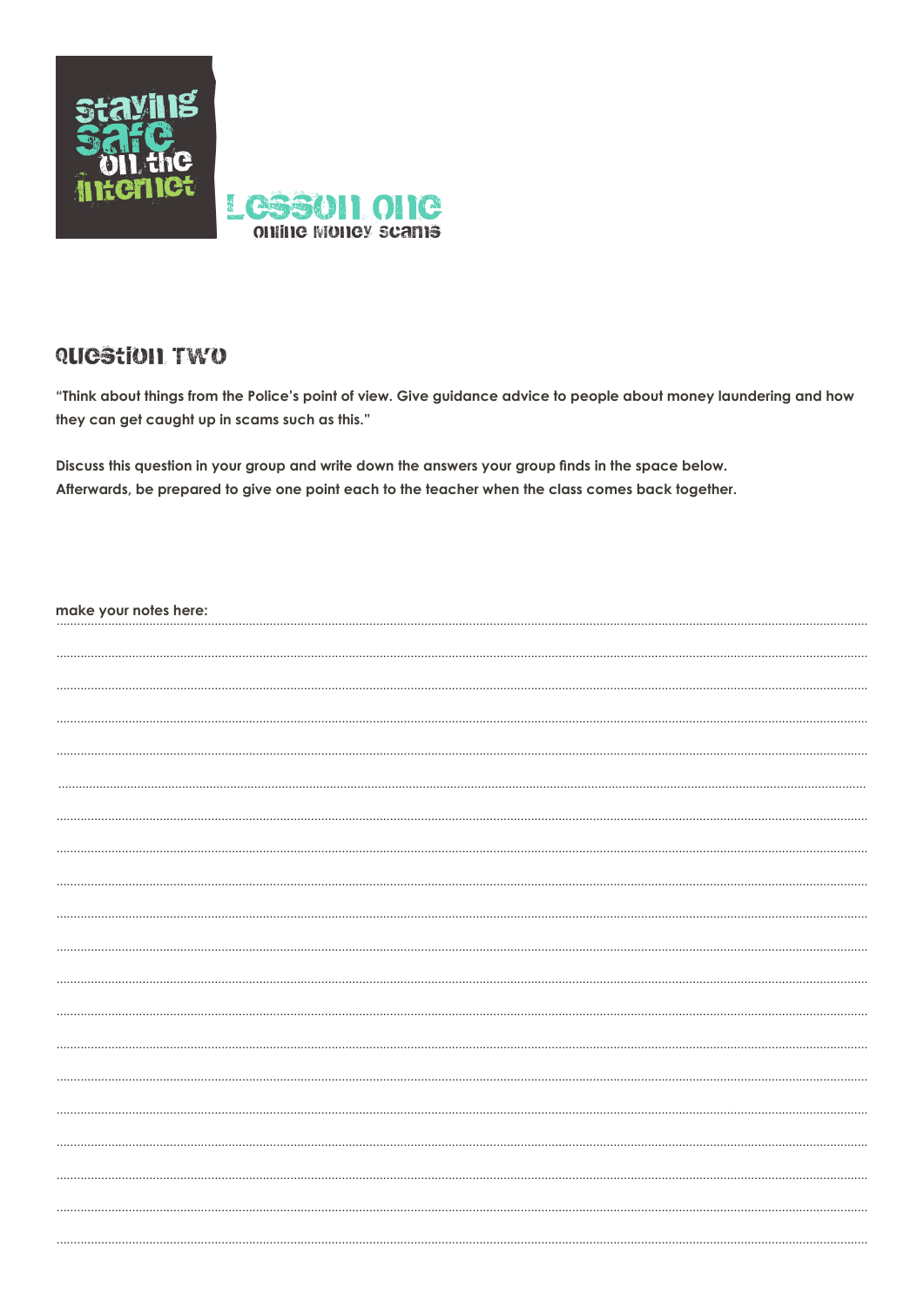

#### QUEStion Three

"Explore how Online Fraudsters identify people like Natasha. Think about what the outcomes would be for Natasha once the police got involved."

Discuss this question in your group and write down the answers your group finds in the space below. Afterwards, be prepared to give one point each to the teacher when the class comes back together.

| make your notes here: |
|-----------------------|
|                       |
|                       |
|                       |
|                       |
|                       |
|                       |
|                       |
|                       |
|                       |
|                       |
|                       |
|                       |
|                       |
|                       |
|                       |
|                       |
|                       |
|                       |
|                       |
|                       |